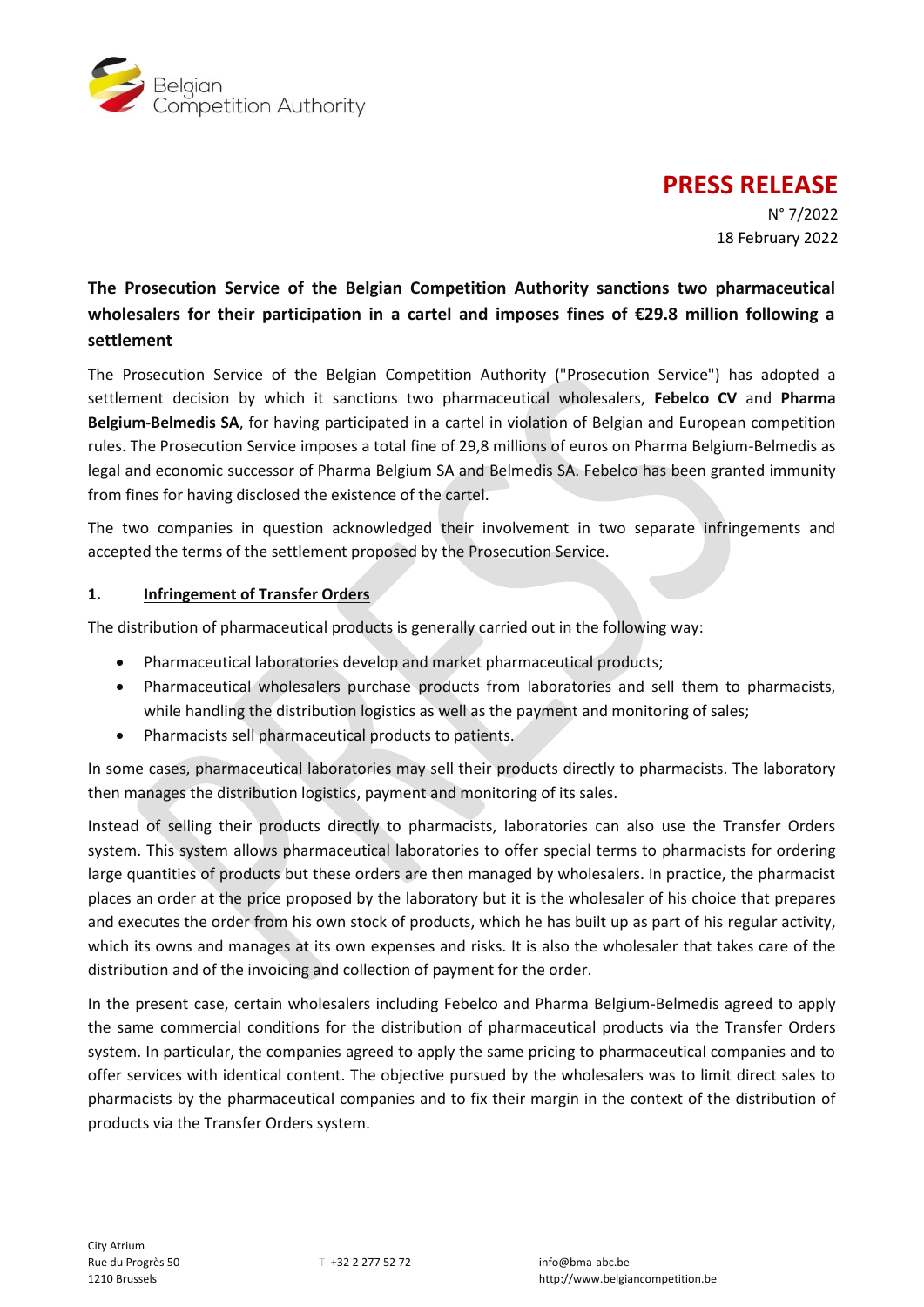

#### **2. Infringement of Influenza Vaccines**

Influenza vaccines are pharmaceutical products with certain specificities. In particular, influenza vaccines have a different composition each year to take into account the evolution of the influenza virus. "New" vaccines are therefore produced each year by pharmaceutical companies. In addition, to be effective, influenza vaccination must take place in the autumn.

Each year, a system of pre-sales allows customers of pharmaceutical wholesalers, including pharmacists, to pre-order a certain quantity of vaccines for a specific period before they are put on the market.

In the present case, certain wholesalers including Febelco and Pharma Belgium-Belmedis agreed to apply the same commercial conditions for sales of flu vaccines to pharmacists during the pre-sales periods. In particular, the companies agreed not to grant discounts to pharmacists and not to accept returns of unsold vaccines ordered during the presale period. They also agreed on the duration of the pre-sales period.

The tables below summarise the participation of each company in the two infringements in question, as well as the duration of that participation:

| <b>Transfer Orders Infringement</b> |                                    |                   |                  |  |  |
|-------------------------------------|------------------------------------|-------------------|------------------|--|--|
| Company                             | <b>Main features</b>               | <b>Start date</b> | <b>End date</b>  |  |  |
| Febelco                             | Pricing and content of<br>services | 4 April 2003      | 19 October 2016  |  |  |
| Pharma Belgium-Belmedis             |                                    | 4 April 2003      | 21 November 2016 |  |  |

| <b>Influenza Vaccine Infringement</b> |                                                    |                   |                  |  |  |
|---------------------------------------|----------------------------------------------------|-------------------|------------------|--|--|
| Company                               | <b>Main features</b>                               | <b>Start date</b> | End date         |  |  |
| Febelco                               | Pricing and commercial<br>conditions for pre-sales | 4 April 2003      | 19 October 2016  |  |  |
| Pharma Belgium-Belmedis               |                                                    | 4 April 2003      | 21 November 2016 |  |  |

#### **3. Fines**

The fines imposed by the decision were determined on the basis of the [Belgian Competition Authority's](https://www.belgiancompetition.be/sites/default/files/content/download/files/20200525_lignes_directrices_amendes_richtsnoeren_geldboeten.pdf)  [Guidelines on the calculation of fines.](https://www.belgiancompetition.be/sites/default/files/content/download/files/20200525_lignes_directrices_amendes_richtsnoeren_geldboeten.pdf)

In accordance with these guidelines, the Prosecution Service took into account the value of sales in Belgium of the products in question by the undertakings concerned, the gravity of the infringements and their duration.

In the present case, the Prosecution Service took into account the value of sales to pharmacists of the products concerned by the Transfer Orders system, on the one hand, and the value of sales to pharmacists of influenza vaccines during the pre-sales period, on the other hand.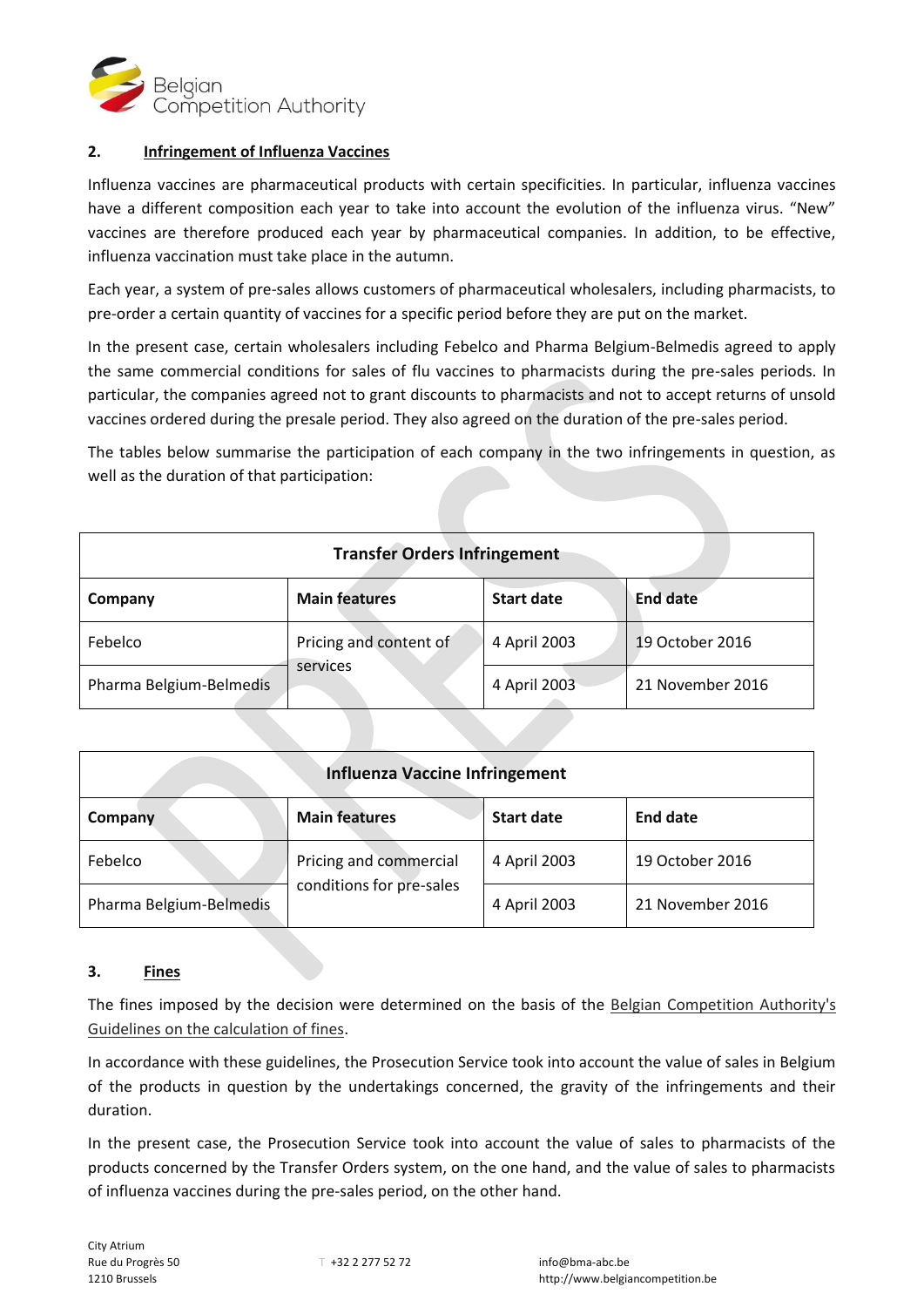

On the basis of the [Belgian Competition Authority's Leniency Guidelines,](https://www.abc-bma.be/fr/propos-de-nous/publications/lignes-directrices-sur-la-clemence-0) Febelco was granted immunity from fines for having revealed the existence of the two infringements, thereby allowing the Prosecution Service to carry out targeted inspections. Pharma Belgium-Belmedis received a 40% reduction in fines for providing evidence that strengthened the Prosecution Service's ability to establish the existence of the infringements.

In addition, in the context of the settlement procedure, the Prosecution Service reduced the fines imposed on the companies by 10%, as they acknowledged their participation in the infringements and their resulting responsibility.

| <b>Infringement of Transfer Orders</b> |                                                          |                             |                 |  |  |
|----------------------------------------|----------------------------------------------------------|-----------------------------|-----------------|--|--|
| <b>Wholesalers</b>                     | <b>Reduction under the</b><br><b>Leniency Guidelines</b> | <b>Transaction discount</b> | Fine (in euros) |  |  |
| Febelco                                | 100%                                                     | 10%                         | 0               |  |  |
| Pharma Belgium-<br><b>Belmedis</b>     | 40%                                                      | 10%                         | 26 780 401      |  |  |

The fines imposed on each company were calculated as follows:

| <b>Infringement of Influenza Vaccine</b> |                                                          |                             |                 |  |  |
|------------------------------------------|----------------------------------------------------------|-----------------------------|-----------------|--|--|
| <b>Wholesalers</b>                       | <b>Reduction under the</b><br><b>Leniency Guidelines</b> | <b>Transaction discount</b> | Fine (in euros) |  |  |
| Febelco                                  | 100%                                                     | 10%                         | 0               |  |  |
| Pharma Belgium-<br><b>Belmedis</b>       | 40%                                                      | 10%                         | 3 016 792       |  |  |

#### **4. Legal framework**

Article IV.1 of the Code of Economic Law and Article 101 of the Treaty on the Functioning of the European Union prohibit cartels and concerted practices that restrict competition, including collusion on sales prices and other trading conditions.

In the context of the enforcement of these provisions, the Prosecution Service may resort to a settlement. The present decision is the ninth settlement decision adopted since this possibility was introduced by the Act of 3 April 2013. A settlement implies that the undertakings concerned acknowledge their participation in one or more infringements, as well as their responsibility in this respect. The companies then benefit from a 10% fine reduction in fine and the Prosecution Service can adopt a decision by itself at the end of a simplified procedure. This possibility to settle cases is beneficial for consumers and taxpayers as it reduces